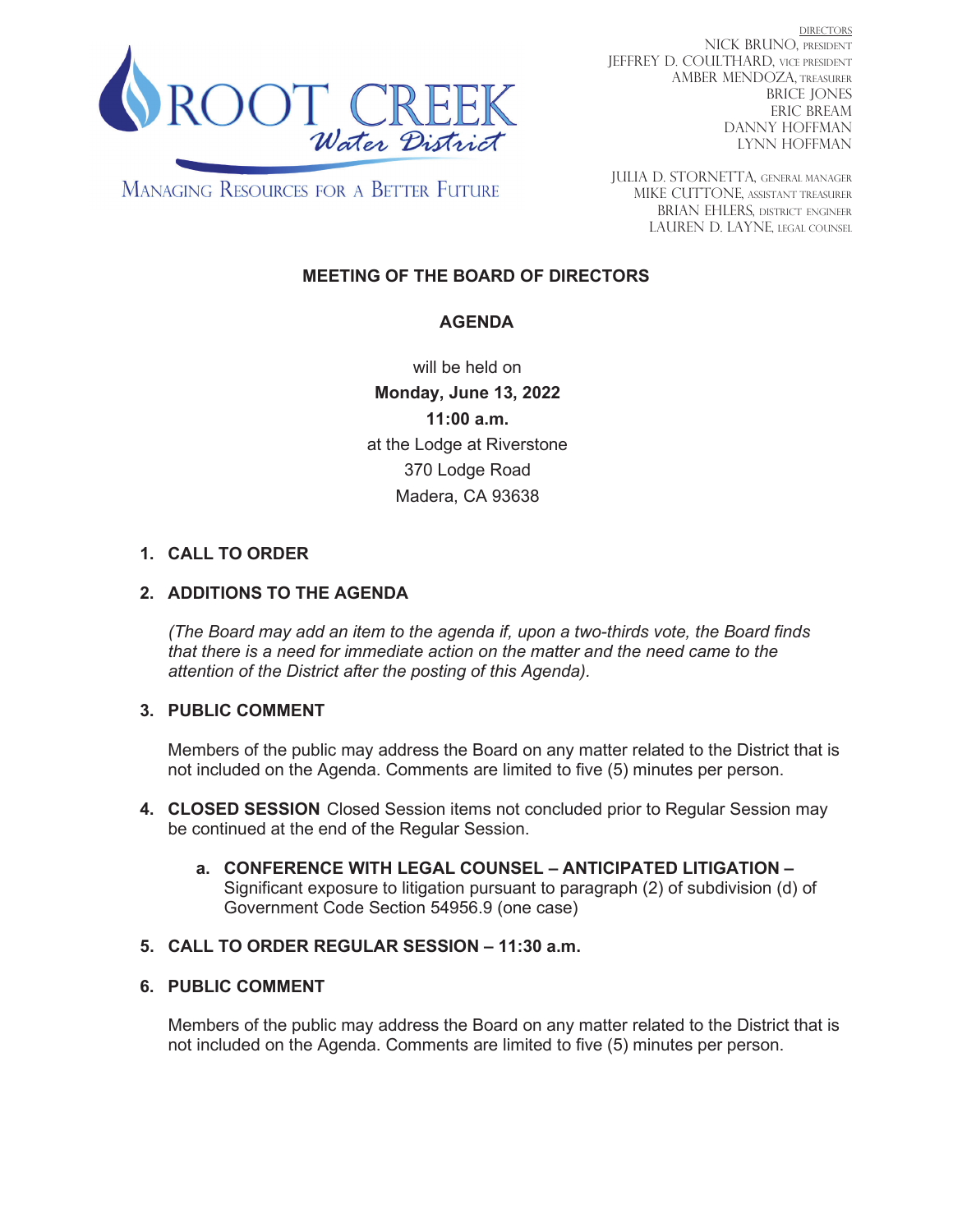### **7. POTENTIAL CONFLICT(S) OF INTEREST**

*(Any Board member who has a potential conflict of interest may now identify the item and recuse himself or herself from discussing and voting on the matter.)* 

- **8. CONSENT CALENDAR**  Review and Consider for Action:
	- **a.** Approval of minutes of the board meeting on May 9, 2022.
	- **b.** Acceptance of the financial statements for the month of April 2022.

#### **9. CORRESPONDENCE**

*(Members of the Board or Staff may provide comment on any timely matter related to the District that is not included on the agenda.)* 

- **10. BOARD ACTION ITEMS**  The Board may take action on any of the following items:
	- **a. Well #6 Provost & Prichard Scope of Work** Review and consider action to enter an agreement for services with Provost and Pritchard for the design and development of well #6.
	- **b.** Basin Modification Project Change Orders Review and consider action to approve change order items for Provost and Pritchard for the storm basin project; *Budget item 900.08- 4 to be increased by \$51,470.33 Storm Connection Fees.*
	- **c. Budget Adjustment**  Review and consider action to renew the district's membership in the CV-Salts prioritization and optimization study, increase *Budget item 560.01- 02,- 05 by \$1,196.25.*
	- **d. Urban Reimbursement Agreement** Review and consider action to authorize the Vice President to sign the amended and restated urban reimbursement agreement.
	- **e. Prop 2018 Rate Study** Review and consider action to accept Rate Studies, authorize the mailing of Proposition 218 notices, and set the public hearings for August 8, 2022 at 11:00 a.m.
		- i. 2022 Agricultural Water Rate Study Update
		- ii. 2022 Municipal Rate Study Update
- **11. DISTRICT ENGINEER'S REPORT** The Board may take action on any of the following items:
	- **a.** Operations Monthly Report
	- **b.** Other District Matters
- **12. LEGAL COUNSEL REPORT** The Board may take action on any of the following items: